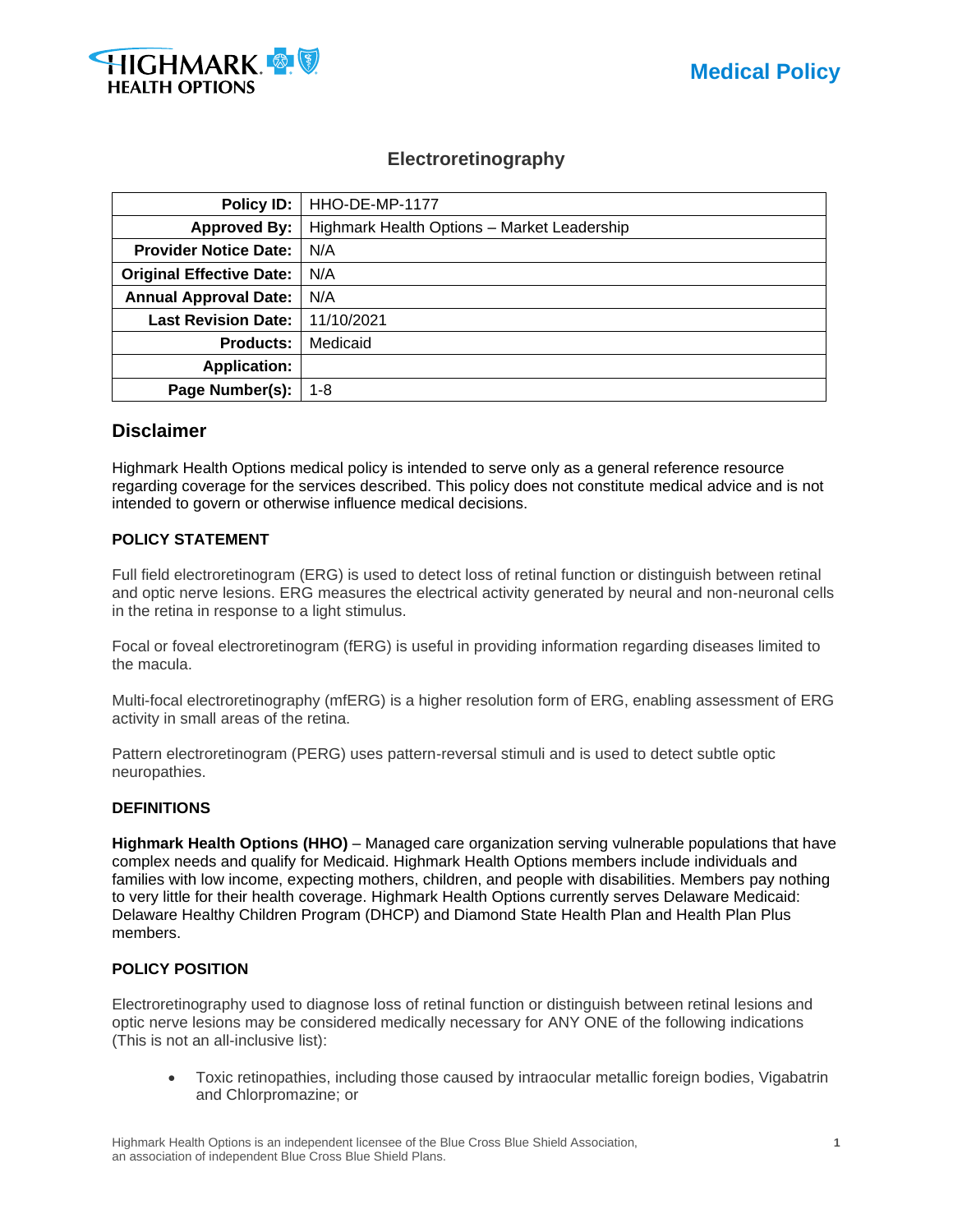



- Diabetic retinopathy; or
- Retinal vascular disease (e.g., Central Retinal Artery Occlusion [CRAO], Transient Retinal Artery Occlusion, Central Retinal Vein Occlusion [CRVO], Branch Vein Occlusion [BVO], and sickle cell retinopathy); or
- Autoimmune retinopathies (e.g., Cancer Associated Retinopathy [CAR], Melanoma Associated Retinopathy [MAR], and Acute Zonal Occult Outer Retinopathy [AZOOR]); or
- Retinal detachment; or
- Assessment of retinal function after trauma (e.g., vitreous hemorrhage, dense cataracts, macula scars and other conditions where the fundus cannot be visualized); or
- Retinitis pigmentosa and related hereditary degenerations; or
- Retinitis punctata albescens; or
- Leber's congenital amaurosis; or
- Choroideremia; or
- Gyrate atrophy of the retina and choroid; or
- Goldman-Favre syndrome; or
- Congenital stationary night blindness; or
- X-linked juvenile retinoschisis; or
- Achromatopsia; or
- Cone dystrophy; or
- Disorders mimicking retinitis pigmentosa; or
- Usher Syndrome; or
- Retinal Dystrophies (e.g., Stargardt's disease, Fundus Flavimaculata, North Carolina macular dystrophy, Best's Vitelliform dystrophy, Sorsby's macular dystrophy).

mfERG may be considered medically necessary to detect chloroquine (Aralen) and hydroxychloroquine (Plaquenil) toxicity.

### **NONCOVERED SERVICES**

Electroretinography not meeting the criteria as indicated in this policy, except glaucoma, is considered not medically necessary.

ALL forms of electroretinography (ERG, fERG, mfERG, and PERG) for either diagnosis or management of glaucoma are considered experimental/investigational and therefore noncovered because the safety and/or effectiveness of this service cannot be established by the available published peer-reviewed literature.

### **ELIGIBLE PROCEDURE CODES**

| 92273 | Electroretionography (erg) With Interpretation And Report; Full Field (ie, Fferg, Flash Erg,<br>Ganzfield Erg). |
|-------|-----------------------------------------------------------------------------------------------------------------|
| 92274 | Electroretionography (erg) With Interpretation And Report; Multifocal (mferg).                                  |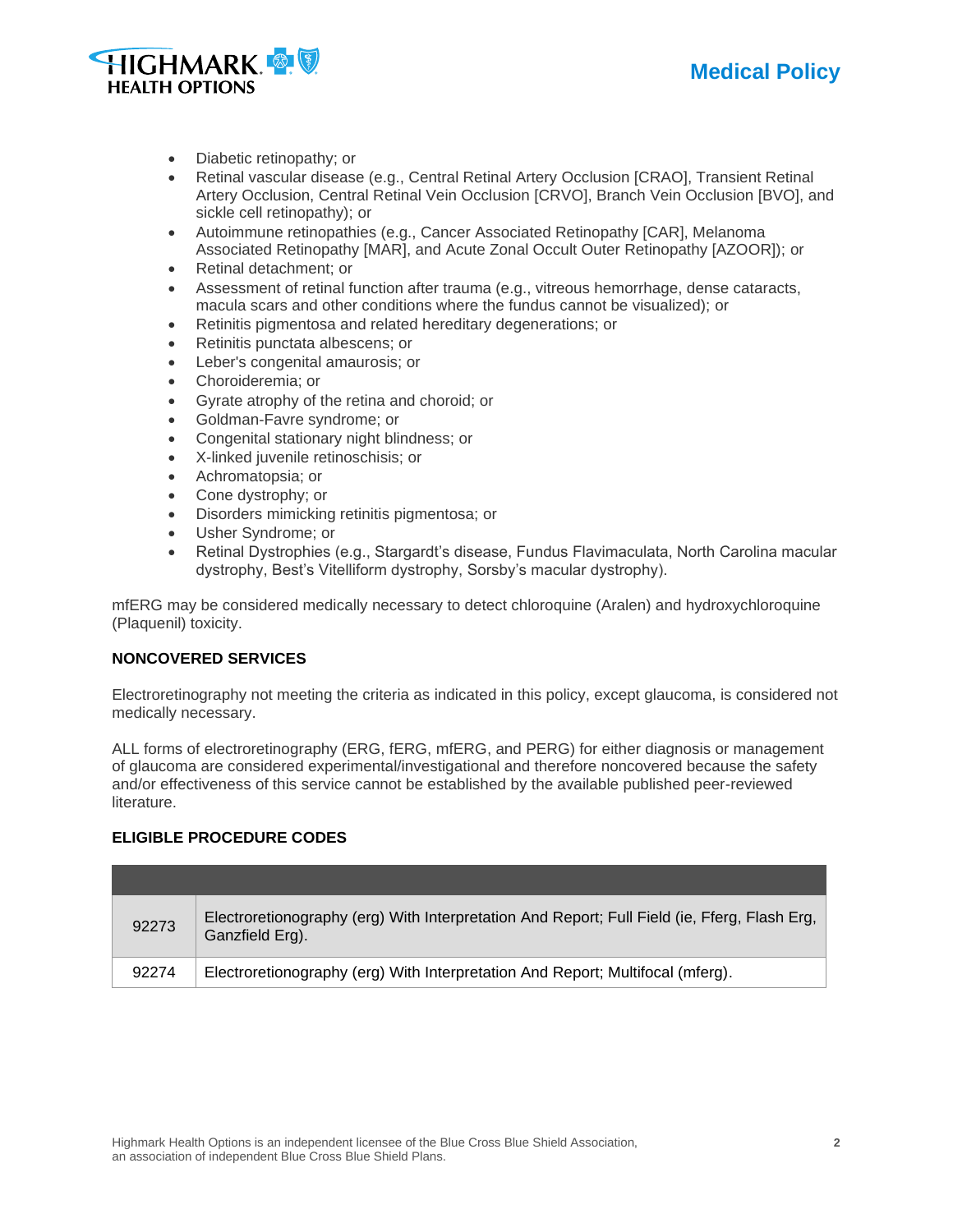

## **Code Appendix**

### **Covered Diagnosis Codes for 99273 and 99274**

| A18.53   | D18.09   | E08.311  | E08.319  | E08.3211 |
|----------|----------|----------|----------|----------|
| E08.3212 | E08.3213 | E08.3291 | E08.3292 | E08.3293 |
| E08.3311 | E08.3312 | E08.3313 | E08.3391 | E08.3392 |
| E08.3393 | E08.3411 | E08.3412 | E08.3413 | E08.3491 |
| E08.3492 | E08.3493 | E08.3511 | E08.3512 | E08.3513 |
| E08.3521 | E08.3522 | E08.3523 | E08.3531 | E08.3532 |
| E08.3533 | E08.3541 | E08.3542 | E08.3543 | E08.3551 |
| E08.3552 | E08.3553 | E08.3591 | E08.3592 | E08.3593 |
| E09.311  | E09.319  | E09.3211 | E09.3212 | E09.3213 |
| E09.3291 | E09.3292 | E09.3293 | E09.3311 | E09.3312 |
| E09.3313 | E09.3391 | E09.3392 | E09.3393 | E09.3411 |
| E09.3412 | E09.3413 | E09.3491 | E09.3492 | E09.3493 |
| E09.3511 | E09.3512 | E09.3513 | E09.3521 | E09.3522 |
| E09.3523 | E09.3531 | E09.3532 | E09.3533 | E09.3541 |
| E09.3542 | E09.3543 | E09.3551 | E09.3552 | E09.3553 |
| E09.3591 | E09.3592 | E09.3593 | E10.311  | E10.319  |
| E10.3211 | E10.3212 | E10.3213 | E10.3291 | E10.3292 |
| E10.3293 | E10.3311 | E10.3312 | E10.3313 | E10.3391 |
| E10.3392 | E10.3393 | E10.3411 | E10.3412 | E10.3413 |
| E10.3491 | E10.3492 | E10.3943 | E10.3511 | E10.3512 |
| E10.3513 | E10.3521 | E10.3522 | E10.3523 | E10.3531 |
| E10.3532 | E10.3533 | E10.3541 | E10.3542 | E10.3543 |
| E10.3551 | E10.3552 | E10.3553 | E10.3591 | E10.3592 |
| E10.3593 | E11.311  | E11.319  | E11.3211 | E11.3212 |
| E11.3213 | E11.3291 | E11.3292 | E11.3293 | E11.3311 |
| E11.3312 | E11.3313 | E11.3391 | E11.3392 | E11.3393 |
| E11.3411 | E11.3412 | E11.3413 | E11.3491 | E11.3492 |
| E11.3493 | E11.3511 | E11.3512 | E11.3513 | E11.3521 |
| E11.3522 | E11.3523 | E11.3531 | E11.3532 | E11.3533 |
| E11.3541 | E11.3542 | E11.3543 | E11.3551 | E11.3552 |
| E11.3553 | E11.3591 | E11.3592 | E11.3593 | E13.311  |
| E13.319  | E13.3211 | E13.3212 | E13.3213 | E13.3291 |
| E13.3292 | E13.3293 | E13.3311 | E13.3312 | E13.3313 |
| E13.3391 | E13.3392 | E13.3393 | E13.3411 | E13.3412 |

Highmark Health Options is an independent licensee of the Blue Cross Blue Shield Association, **3** an association of independent Blue Cross Blue Shield Plans.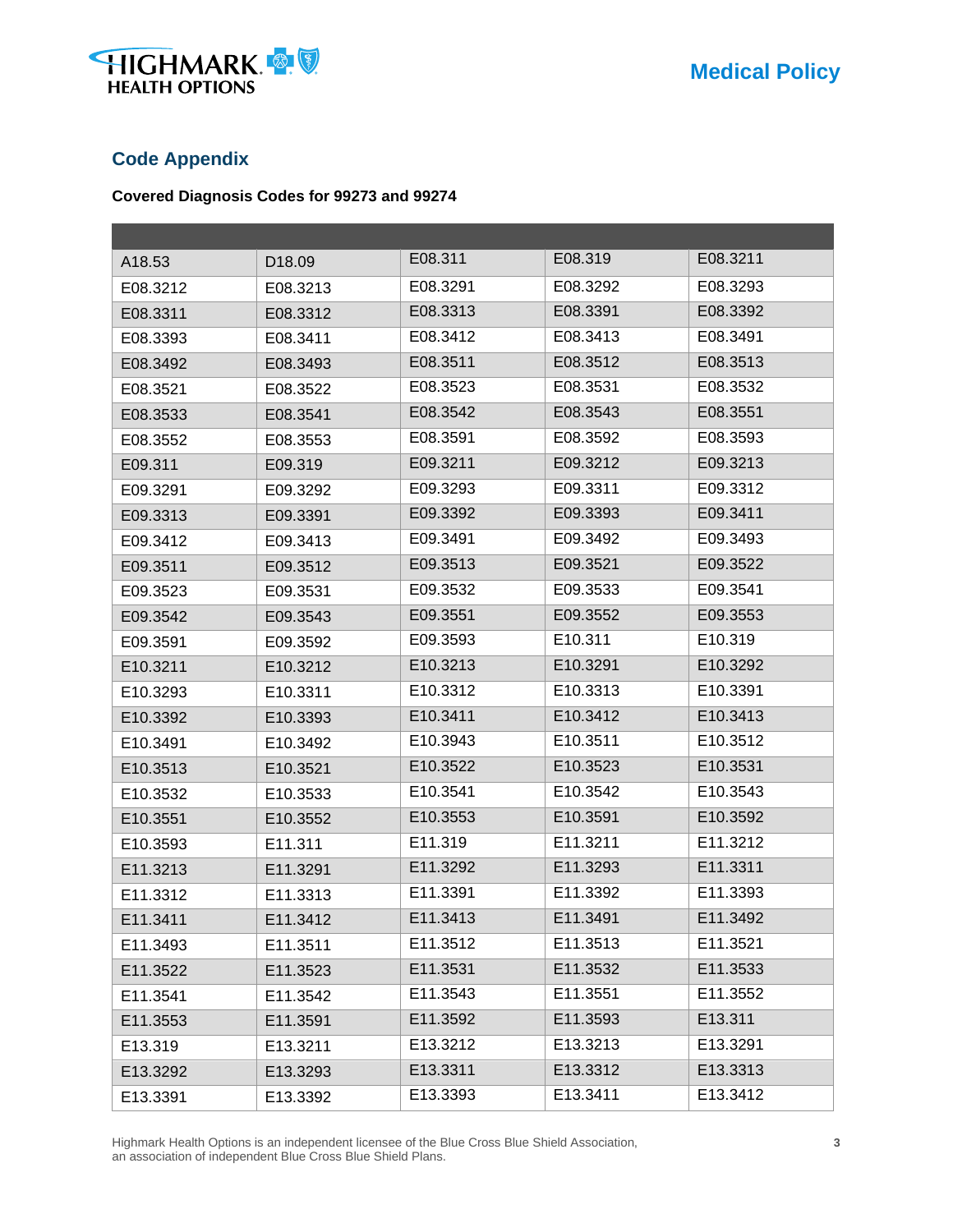| E13.3413            | E13.3491 | E13.3492 | E13.3493 | E13.3511 |
|---------------------|----------|----------|----------|----------|
| E13.3512            | E13.3513 | E13.3521 | E13.3522 | E13.3523 |
| E13.3531            | E13.3532 | E13.3533 | E13.3541 | E13.3542 |
| E13.3543            | E13.3551 | E13.3552 | E13.3553 | E13.3591 |
| E13.3592            | E13.3593 | E50.5    | E50.9    | F44.6    |
| G45.3               | H15.031  | H15.032  | H15.033  | H20.011  |
| H20.012             | H20.013  | H30.001  | H30.002  | H30.003  |
| H30.011             | H30.012  | H30.013  | H30.021  | H30.022  |
| H30.023             | H30.031  | H30.032  | H30.033  | H30.041  |
| H30.042             | H30.043  | H30.101  | H30.102  | H30.103  |
| H30.111             | H30.112  | H30.113  | H30.121  | H30.122  |
| H <sub>30.123</sub> | H30.131  | H30.132  | H30.133  | H30.141  |
| H30.142             | H30.143  | H30.21   | H30.22   | H30.23   |
| H30.811             | H30.812  | H30.813  | H30.891  | H30.892  |
| H30.893             | H30.91   | H30.92   | H30.93   | H31.001  |
| H31.002             | H31.003  | H31.011  | H31.012  | H31.013  |
| H31.021             | H31.022  | H31.023  | H31.091  | H31.092  |
| H31.093             | H31.101  | H31.102  | H31.103  | H31.111  |
| H31.112             | H31.113  | H31.121  | H31.122  | H31.123  |
| H31.20              | H31.21   | H31.22   | H31.23   | H31.29   |
| H31.301             | H31.302  | H31.303  | H31.311  | H31.312  |
| H31.313             | H31.321  | H31.322  | H31.323  | H31.401  |
| H31.402             | H31.403  | H31.411  | H31.412  | H31.413  |
| H31.421             | H31.422  | H31.423  | H33.001  | H33.002  |
| H33.003             | H33.011  | H33.012  | H33.013  | H33.021  |
| H33.022             | H33.023  | H33.031  | H33.032  | H33.033  |
| H33.041             | H33.042  | H33.043  | H33.051  | H33.052  |
| H33.053             | H33.101  | H33.102  | H33.103  | H33.111  |
| H33.112             | H33.113  | H33.191  | H33.192  | H33.193  |
| H33.21              | H33.22   | H33.23   | H33.301  | H33.302  |
| H33.303             | H33.311  | H33.312  | H33.313  | H33.321  |
| H33.322             | H33.323  | H33.331  | H33.332  | H33.333  |
| H33.41              | H33.42   | H33.42   | H33.8    | H34.01   |
| H34.02              | H34.03   | H34.11   | H34.12   | H34.13   |
| H34.211             | H34.212  | H34.213  | H34.231  | H34.232  |
| H34.233             | H34.8110 | H34.8111 | H34.8112 | H34.8120 |
| H34.8121            | H34.8122 | H34.8130 | H34.8111 | H34.8112 |
| H34.8120            | H34.8121 | H34.8122 | H34.8130 | H34.8131 |

**HIGHMARK** 

Highmark Health Options is an independent licensee of the Blue Cross Blue Shield Association, **4** an association of independent Blue Cross Blue Shield Plans.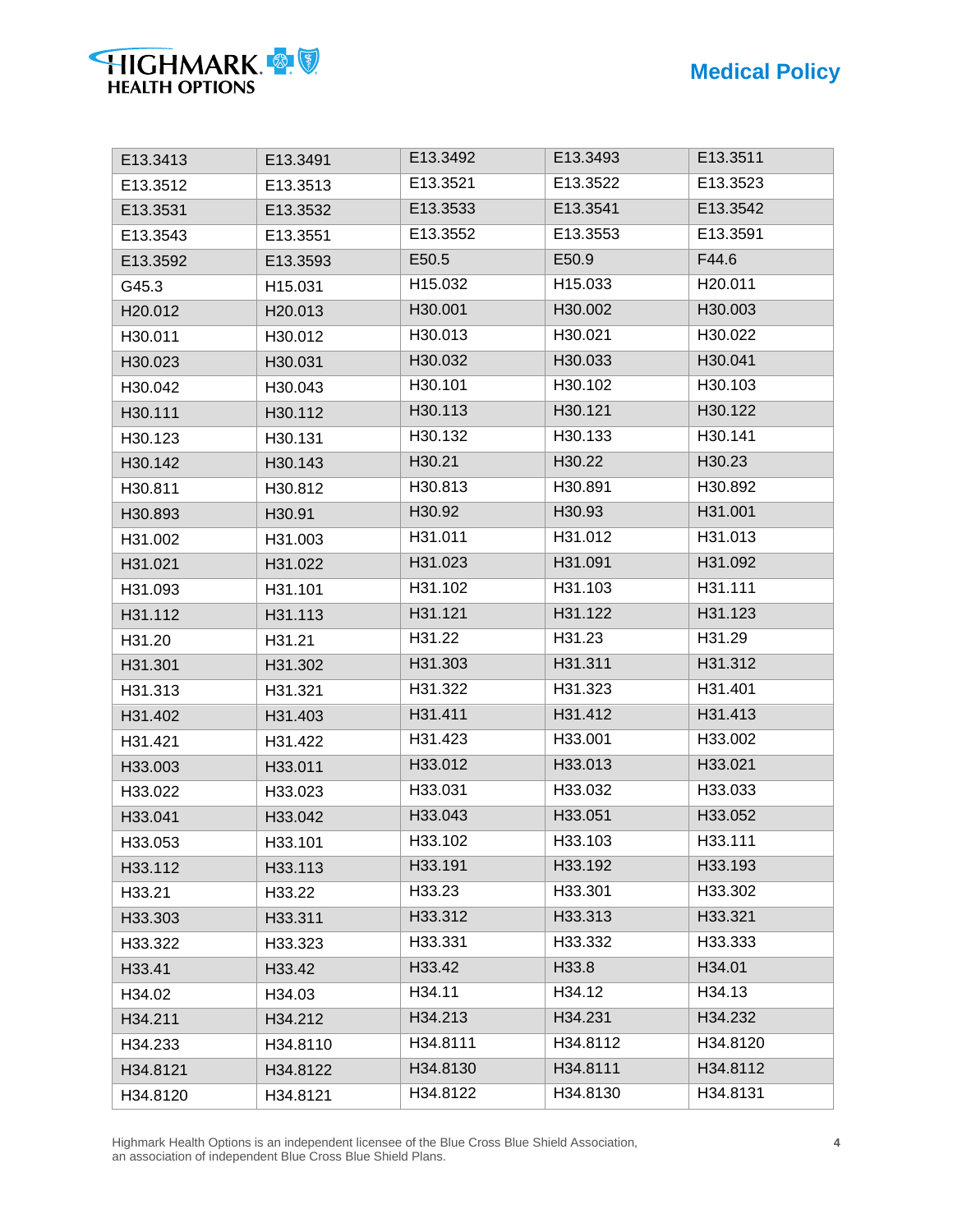| HIGHMARK &            |  |
|-----------------------|--|
| <b>HEALTH OPTIONS</b> |  |

| H34.8132 | H34.821  | H34.822  | H34.823  | H34.8310 |
|----------|----------|----------|----------|----------|
| H34.8311 | H34.8312 | H34.8320 | H34.8321 | H34.8322 |
| H34.8330 | H34.8331 | H34.8332 | H34.9    | H35.00   |
| H35.012  | H35.013  | H35.021  | H35.023  | H35.031  |
| H35.032  | H35.033  | H35.041  | H35.042  | H35.043  |
| H35.051  | H35.052  | H35.053  | H35.061  | H35.062  |
| H35.063  | H35.071  | H35.072  | H35.073  | H35.09   |
| H35.101  | H35.102  | H35.103  | H35.111  | H35.112  |
| H35.113  | H35.121  | H35.121  | H35.122  | H35.123  |
| H35.131  | H35.132  | H35.133  | H35.141  | H35.142  |
| H35.143  | H35.151  | H35.152  | H35.153  | H35.161  |
| H35.162  | H35.163  | H35.171  | H35.172  | H35.173  |
| H35.21   | H35.22   | H35.23   | H35.30   | H35.3110 |
| H35.3111 | H35.3112 | H35.3113 | H35.3114 | H35.3120 |
| H35.3121 | H35.3122 | H35.3123 | H35.3124 | H35.3130 |
| H35.3131 | H35.3132 | H35.3133 | H35.3134 | H35.3210 |
| H35.3211 | H35.3212 | H35.3213 | H35.3220 | H35.3221 |
| H35.3222 | H35.3223 | H35.3230 | H35.3231 | H35.3232 |
| H35.3233 | H35.33   | H35.341  | H35.342  | H35.343  |
| H35.351  | H35.352  | H35.353  | H35.361  | H35.362  |
| H35.363  | H35.371  | H35.372  | H35.373  | H35.381  |
| H35.382  | H35.383  | H35.40   | H35.411  | H35.412  |
| H35.413  | H35.421  | H35.422  | H35.423  | H35.431  |
| H35.432  | H35.433  | H35.441  | H35.442  | H35.443  |
| H35.451  | H35.452  | H35.453  | H35.461  | H35.462  |
| H35.463  | H35.50   | H35.51   | H35.52   | H35.53   |
| H35.54   | H35.61   | H35.62   | H35.63   | H35.70   |
| H35.711  | H35.712  | H35.713  | H35.721  | H35.722  |
| H35.723  | H35.731  | H35.732  | H35.733  | H35.81   |
| H35.82   | H35.89   | H36      | H44.2A1  | H44.2A2  |
| H44.2A3  | H44.2B1  | H44.2B2  | H44.2B3  | H44.2C1  |
| H44.2C2  | H44.2C3  | H44.2D1  | H44.2D2  | H44.2D3  |
| H44.2E1  | H44.2E2  | H44.2E3  | H46.01   | H46.02   |
| H46.03   | H46.11   | H46.12   | H46.13   | H46.2    |
| H46.3    | H46.8    | H46.9    | H47.011  | H47.012  |
| H47.013  | H47.021  | H47.022  | H47.023  | H47.031  |
| H47.032  | H47.033  | H47.091  | H47.092  | H47.093  |
| H47.10   | H47.11   | H47.12   | H47.13   | H47.141  |

Highmark Health Options is an independent licensee of the Blue Cross Blue Shield Association, **5** an association of independent Blue Cross Blue Shield Plans.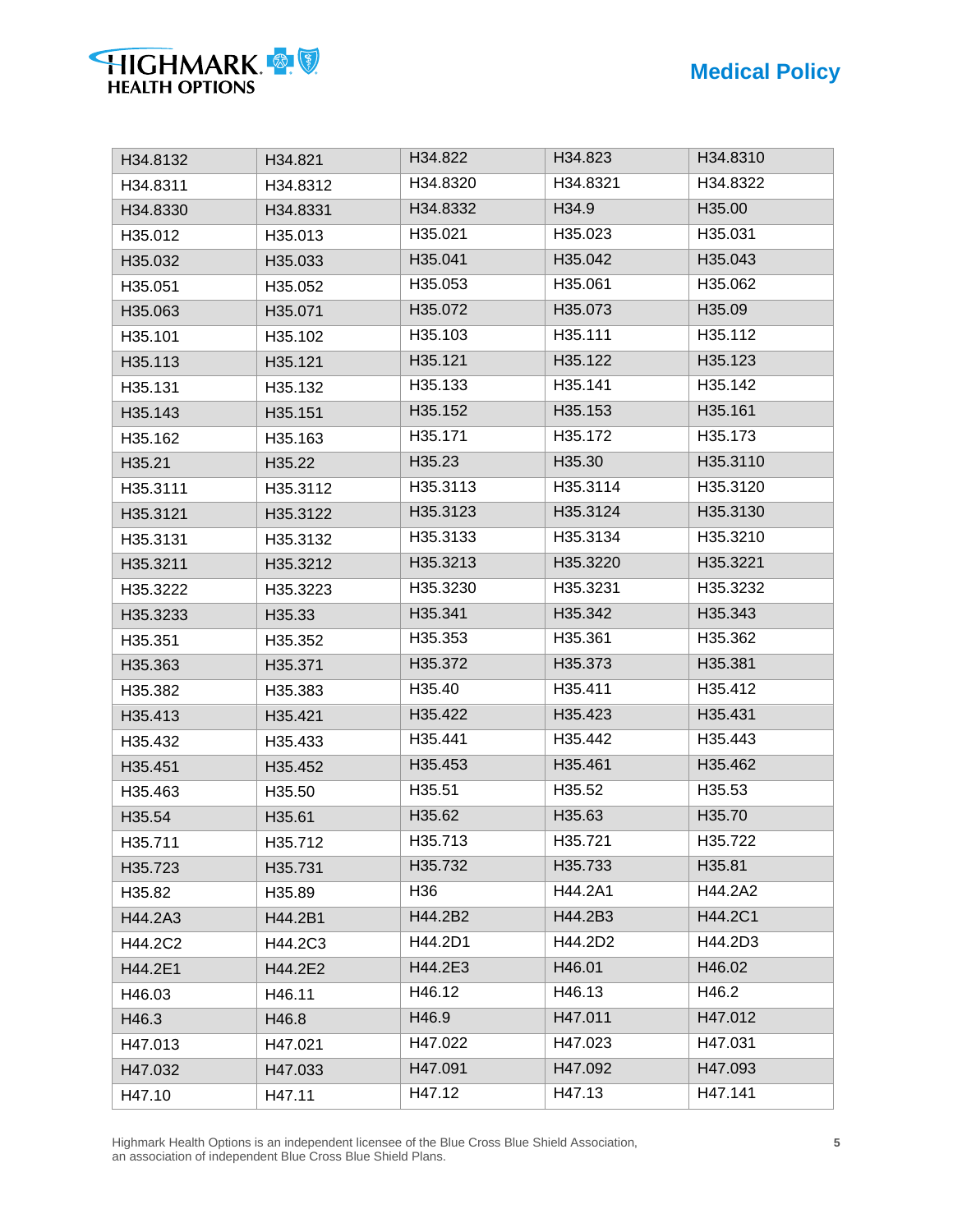| H47.143           | H47.20            | H47.211  | H47.212            |
|-------------------|-------------------|----------|--------------------|
| H47.22            | H47.231           | H47.232  | H47.233            |
| H47.292           | H47.293           | H47.311  | H47.312            |
| H47.321           | H47.322           | H47.323  | H47.331            |
| H47.333           | H47.391           | H47.392  | H47.393            |
| H53.11            | H53.121           | H53.122  | H53.123            |
| H53.132           | H53.133           | H53.15   | H53.16             |
| H53.411           | H53.412           | H53.413  | H53.451            |
| H53.453           | H53.51            | H53.52   | H53.60             |
| H53.62            | H53.63            | H53.69   | H <sub>53.71</sub> |
| H <sub>53.8</sub> | H <sub>53.9</sub> | H54.0X33 | H54.0X34           |
| H54.0X43          | H54.0X44          | H54.0X45 | H54.0X53           |
| H54.0X55          | H54.1131          | H54.1132 | H54.1141           |
| H54.1151          | H54.1152          | H54.1213 | H54.1214           |
| H54.1223          | H54.1224          | H54.1225 | H54.2X11           |
| H54.2X21          | H54.2X22          | H54.413A | H54.414A           |
| H54.42A3          | H54.42A4          | H54.511A | H54.512A           |
| H54.52A2          | H <sub>54.7</sub> | S04.011A | S04.011D           |
| S04.012A          | S04.012D          | S04.012S | S05.51XA           |
| S05.51XS          | S05.52XA          | S05.52XD | S05.52XS           |
|                   |                   |          |                    |

#### **Noncovered Diagnosis Codes for 99273 and 99274**

**HIGHMARK** 

| H40.10X0             | H <sub>40.10</sub> X <sub>1</sub> | H40.10X2 | H40.10X3 | H40.10X4 |
|----------------------|-----------------------------------|----------|----------|----------|
| H40.1110             | H40.1111                          | H40.1112 | H40.1113 | H40.1114 |
| H40.1120             | H40.1121                          | H40.1122 | H40.1123 | H40.1124 |
| H40.1130             | H40.1131                          | H40.1132 | H40.1133 | H40.1134 |
| H40.1190             | H40.1191                          | H40.1192 | H40.1193 | H40.1194 |
| H40.1210             | H40.1211                          | H40.1212 | H40.1213 | H40.1214 |
| H40.1220             | H40.1221                          | H40.1222 | H40.1223 | H40.1224 |
| H40.1230             | H40.1231                          | H40.1232 | H40.1234 | H40.1290 |
| H40.1291             | H40.1292                          | H40.1293 | H40.1294 | H40.1310 |
| H <sub>50.1311</sub> | H40.1312                          | H40.1313 | H40.1314 | H40.1320 |
| H40.1321             | H40.1322                          | H40.1323 | H40.1324 | H40.1330 |
| H40.1331             | H40.1332                          | H40.1333 | H40.1334 | H40.1390 |
| H40.1391             | H40.1392                          | H40.1393 | H40.1394 | H40.1410 |
| H40.1411             | H40.1412                          | H40.1413 | H40.1414 | H40.1420 |
| H40.1421             | H40.1422                          | H40.1423 | H40.1424 | H40.1430 |

Highmark Health Options is an independent licensee of the Blue Cross Blue Shield Association, **6** an association of independent Blue Cross Blue Shield Plans.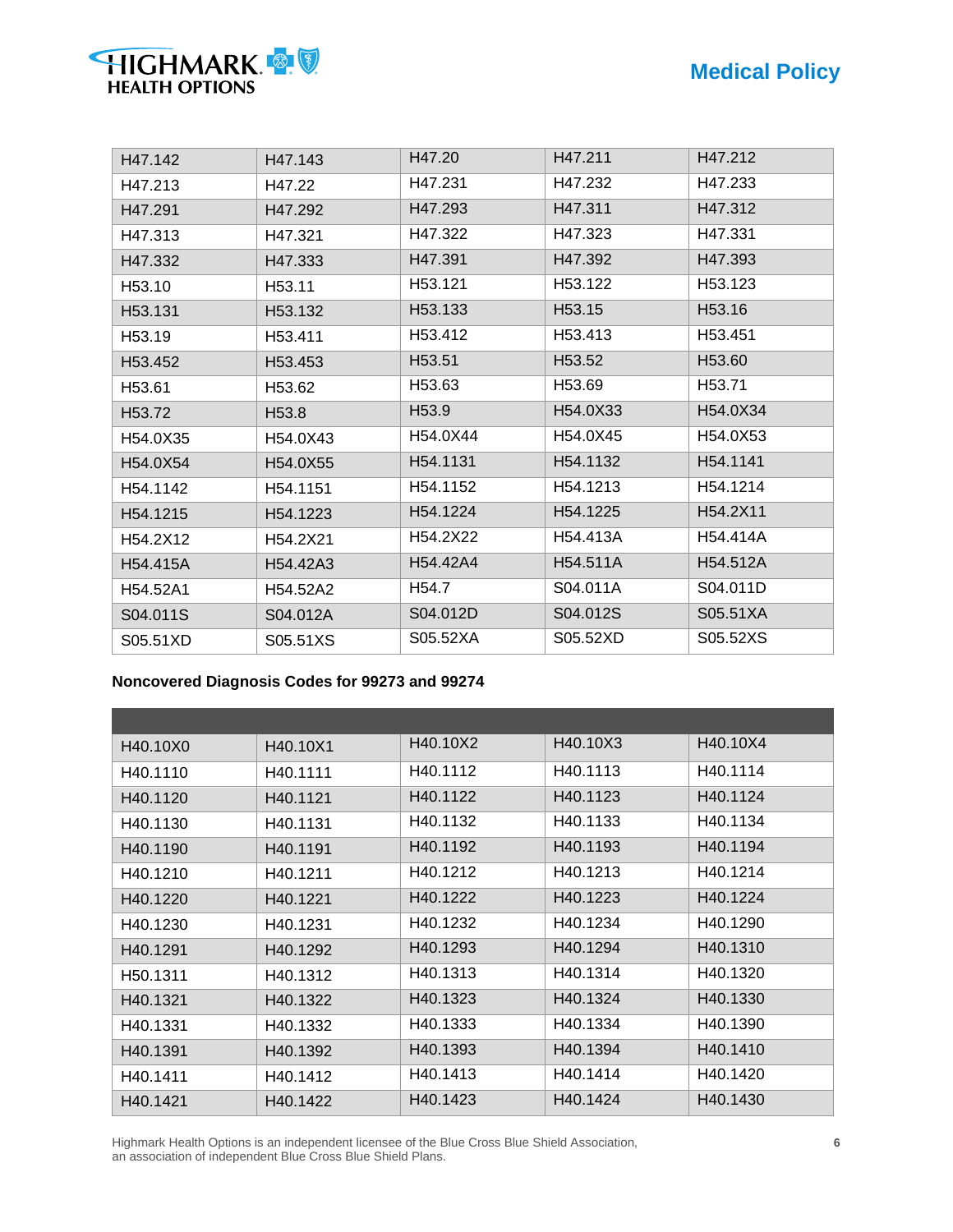| <b>HIGHMARK</b>       |  |
|-----------------------|--|
| <b>HEALTH OPTIONS</b> |  |

| H40.1493<br>H40.1494<br>H40.151<br>H40.1491<br>H40.1492<br>H40.159<br>H40.20X0<br>H40.20X1<br>H40.153<br>H40.152<br>H40.20X4<br>H40.211<br>H40.212<br>H40.20X2<br>H40.20X3<br>H40.2210<br>H40.2211<br>H40.2212<br>H40.213<br>H40.219<br>H40.2220<br>H40.2221<br>H40.2222<br>H40.2214<br>H40.2213<br>H40.2230<br>H40.2231<br>H40.2232<br>H40.2224<br>H40.2223<br>H40.2290<br>H40.2291<br>H40.2292<br>H40.2233<br>H40.2234<br>H40.231<br>H40.232<br>H40.233<br>H40.2293<br>H40.2294<br>H40.242<br>H40.243<br>H40.249<br>H40.239<br>H40.241<br>H40.30X2<br>H40.30X3<br>H40.30X4<br>H40.30X0<br>H40.30X1<br>H40.31X3<br>H40.31X4<br>H40.31X2<br>H40.31X0<br>H40.31X1<br>H40.32X2<br>H40.32X3<br>H40.32X4<br>H40.32X0<br>H40.32X1<br>H40.33X2<br>H40.33X3<br>H40.33X4<br>H40.33X0<br>H40.33X1<br>H40.40X2<br>H40.40X3<br>H40.40X4<br>H40.40X1<br>H40.40X0<br>H40.41X2<br>H40.41X3<br>H40.41X4<br>H40.41X1<br>H40.41X0<br>H40.42X2<br>H40.42X3<br>H40.42X3<br>H40.42X1<br>H40.42X0<br>H40.43X2<br>H40.43X3<br>H40.43X4<br>H40.43X0<br>H40.43X1<br>H40.50X3<br>H40.50X4<br>H40.50X2<br>H40.50X0<br>H40.50X1<br>H40.51X2<br>H40.51X3<br>H40.51X4<br>H40.51X1<br>H40.51X0<br>H40.52X2<br>H40.52X3<br>H40.52X4<br>H40.52X0<br>H40.52X1<br>H40.53X2<br>H40.53X3<br>H40.53X4<br>H40.53X1<br>H40.53X0<br>H40.60X3<br>H40.60X4<br>H40.60X2<br>H40.60X0<br>H40.60X1<br>H40.61X2<br>H40.61X3<br>H40.61X4<br>H40.61X0<br>H40.61X1<br>H40.62X2<br>H40.62X3<br>H40.62X4<br>H40.62X0<br>H40.62X1<br>H40.63X2<br>H40.63X2<br>H40.63X4<br>H40.63X0<br>H40.63X1<br>H40.813<br>H40.819<br>H40.821<br>H40.811<br>H40.812<br>H40.829<br>H40.831<br>H40.832<br>H40.822<br>H40.823<br>H40.89<br>H40.9<br>H42<br>H40.833<br>H40.839<br>Q15.0 | H40.1431 | H40.1432 | H40.1433 | H40.1434 | H40.1490 |
|-----------------------------------------------------------------------------------------------------------------------------------------------------------------------------------------------------------------------------------------------------------------------------------------------------------------------------------------------------------------------------------------------------------------------------------------------------------------------------------------------------------------------------------------------------------------------------------------------------------------------------------------------------------------------------------------------------------------------------------------------------------------------------------------------------------------------------------------------------------------------------------------------------------------------------------------------------------------------------------------------------------------------------------------------------------------------------------------------------------------------------------------------------------------------------------------------------------------------------------------------------------------------------------------------------------------------------------------------------------------------------------------------------------------------------------------------------------------------------------------------------------------------------------------------------------------------------------------------------------------------------------------------------------------------------------------------------------------|----------|----------|----------|----------|----------|
|                                                                                                                                                                                                                                                                                                                                                                                                                                                                                                                                                                                                                                                                                                                                                                                                                                                                                                                                                                                                                                                                                                                                                                                                                                                                                                                                                                                                                                                                                                                                                                                                                                                                                                                 |          |          |          |          |          |
|                                                                                                                                                                                                                                                                                                                                                                                                                                                                                                                                                                                                                                                                                                                                                                                                                                                                                                                                                                                                                                                                                                                                                                                                                                                                                                                                                                                                                                                                                                                                                                                                                                                                                                                 |          |          |          |          |          |
|                                                                                                                                                                                                                                                                                                                                                                                                                                                                                                                                                                                                                                                                                                                                                                                                                                                                                                                                                                                                                                                                                                                                                                                                                                                                                                                                                                                                                                                                                                                                                                                                                                                                                                                 |          |          |          |          |          |
|                                                                                                                                                                                                                                                                                                                                                                                                                                                                                                                                                                                                                                                                                                                                                                                                                                                                                                                                                                                                                                                                                                                                                                                                                                                                                                                                                                                                                                                                                                                                                                                                                                                                                                                 |          |          |          |          |          |
|                                                                                                                                                                                                                                                                                                                                                                                                                                                                                                                                                                                                                                                                                                                                                                                                                                                                                                                                                                                                                                                                                                                                                                                                                                                                                                                                                                                                                                                                                                                                                                                                                                                                                                                 |          |          |          |          |          |
|                                                                                                                                                                                                                                                                                                                                                                                                                                                                                                                                                                                                                                                                                                                                                                                                                                                                                                                                                                                                                                                                                                                                                                                                                                                                                                                                                                                                                                                                                                                                                                                                                                                                                                                 |          |          |          |          |          |
|                                                                                                                                                                                                                                                                                                                                                                                                                                                                                                                                                                                                                                                                                                                                                                                                                                                                                                                                                                                                                                                                                                                                                                                                                                                                                                                                                                                                                                                                                                                                                                                                                                                                                                                 |          |          |          |          |          |
|                                                                                                                                                                                                                                                                                                                                                                                                                                                                                                                                                                                                                                                                                                                                                                                                                                                                                                                                                                                                                                                                                                                                                                                                                                                                                                                                                                                                                                                                                                                                                                                                                                                                                                                 |          |          |          |          |          |
|                                                                                                                                                                                                                                                                                                                                                                                                                                                                                                                                                                                                                                                                                                                                                                                                                                                                                                                                                                                                                                                                                                                                                                                                                                                                                                                                                                                                                                                                                                                                                                                                                                                                                                                 |          |          |          |          |          |
|                                                                                                                                                                                                                                                                                                                                                                                                                                                                                                                                                                                                                                                                                                                                                                                                                                                                                                                                                                                                                                                                                                                                                                                                                                                                                                                                                                                                                                                                                                                                                                                                                                                                                                                 |          |          |          |          |          |
|                                                                                                                                                                                                                                                                                                                                                                                                                                                                                                                                                                                                                                                                                                                                                                                                                                                                                                                                                                                                                                                                                                                                                                                                                                                                                                                                                                                                                                                                                                                                                                                                                                                                                                                 |          |          |          |          |          |
|                                                                                                                                                                                                                                                                                                                                                                                                                                                                                                                                                                                                                                                                                                                                                                                                                                                                                                                                                                                                                                                                                                                                                                                                                                                                                                                                                                                                                                                                                                                                                                                                                                                                                                                 |          |          |          |          |          |
|                                                                                                                                                                                                                                                                                                                                                                                                                                                                                                                                                                                                                                                                                                                                                                                                                                                                                                                                                                                                                                                                                                                                                                                                                                                                                                                                                                                                                                                                                                                                                                                                                                                                                                                 |          |          |          |          |          |
|                                                                                                                                                                                                                                                                                                                                                                                                                                                                                                                                                                                                                                                                                                                                                                                                                                                                                                                                                                                                                                                                                                                                                                                                                                                                                                                                                                                                                                                                                                                                                                                                                                                                                                                 |          |          |          |          |          |
|                                                                                                                                                                                                                                                                                                                                                                                                                                                                                                                                                                                                                                                                                                                                                                                                                                                                                                                                                                                                                                                                                                                                                                                                                                                                                                                                                                                                                                                                                                                                                                                                                                                                                                                 |          |          |          |          |          |
|                                                                                                                                                                                                                                                                                                                                                                                                                                                                                                                                                                                                                                                                                                                                                                                                                                                                                                                                                                                                                                                                                                                                                                                                                                                                                                                                                                                                                                                                                                                                                                                                                                                                                                                 |          |          |          |          |          |
|                                                                                                                                                                                                                                                                                                                                                                                                                                                                                                                                                                                                                                                                                                                                                                                                                                                                                                                                                                                                                                                                                                                                                                                                                                                                                                                                                                                                                                                                                                                                                                                                                                                                                                                 |          |          |          |          |          |
|                                                                                                                                                                                                                                                                                                                                                                                                                                                                                                                                                                                                                                                                                                                                                                                                                                                                                                                                                                                                                                                                                                                                                                                                                                                                                                                                                                                                                                                                                                                                                                                                                                                                                                                 |          |          |          |          |          |
|                                                                                                                                                                                                                                                                                                                                                                                                                                                                                                                                                                                                                                                                                                                                                                                                                                                                                                                                                                                                                                                                                                                                                                                                                                                                                                                                                                                                                                                                                                                                                                                                                                                                                                                 |          |          |          |          |          |
|                                                                                                                                                                                                                                                                                                                                                                                                                                                                                                                                                                                                                                                                                                                                                                                                                                                                                                                                                                                                                                                                                                                                                                                                                                                                                                                                                                                                                                                                                                                                                                                                                                                                                                                 |          |          |          |          |          |
|                                                                                                                                                                                                                                                                                                                                                                                                                                                                                                                                                                                                                                                                                                                                                                                                                                                                                                                                                                                                                                                                                                                                                                                                                                                                                                                                                                                                                                                                                                                                                                                                                                                                                                                 |          |          |          |          |          |
|                                                                                                                                                                                                                                                                                                                                                                                                                                                                                                                                                                                                                                                                                                                                                                                                                                                                                                                                                                                                                                                                                                                                                                                                                                                                                                                                                                                                                                                                                                                                                                                                                                                                                                                 |          |          |          |          |          |
|                                                                                                                                                                                                                                                                                                                                                                                                                                                                                                                                                                                                                                                                                                                                                                                                                                                                                                                                                                                                                                                                                                                                                                                                                                                                                                                                                                                                                                                                                                                                                                                                                                                                                                                 |          |          |          |          |          |
|                                                                                                                                                                                                                                                                                                                                                                                                                                                                                                                                                                                                                                                                                                                                                                                                                                                                                                                                                                                                                                                                                                                                                                                                                                                                                                                                                                                                                                                                                                                                                                                                                                                                                                                 |          |          |          |          |          |
|                                                                                                                                                                                                                                                                                                                                                                                                                                                                                                                                                                                                                                                                                                                                                                                                                                                                                                                                                                                                                                                                                                                                                                                                                                                                                                                                                                                                                                                                                                                                                                                                                                                                                                                 |          |          |          |          |          |
|                                                                                                                                                                                                                                                                                                                                                                                                                                                                                                                                                                                                                                                                                                                                                                                                                                                                                                                                                                                                                                                                                                                                                                                                                                                                                                                                                                                                                                                                                                                                                                                                                                                                                                                 |          |          |          |          |          |
|                                                                                                                                                                                                                                                                                                                                                                                                                                                                                                                                                                                                                                                                                                                                                                                                                                                                                                                                                                                                                                                                                                                                                                                                                                                                                                                                                                                                                                                                                                                                                                                                                                                                                                                 |          |          |          |          |          |
|                                                                                                                                                                                                                                                                                                                                                                                                                                                                                                                                                                                                                                                                                                                                                                                                                                                                                                                                                                                                                                                                                                                                                                                                                                                                                                                                                                                                                                                                                                                                                                                                                                                                                                                 |          |          |          |          |          |
|                                                                                                                                                                                                                                                                                                                                                                                                                                                                                                                                                                                                                                                                                                                                                                                                                                                                                                                                                                                                                                                                                                                                                                                                                                                                                                                                                                                                                                                                                                                                                                                                                                                                                                                 |          |          |          |          |          |

### **References**

Gölemez H, Yıldırım N, Özer A. Is multifocal electroretinography an early predictor of glaucoma? Documenta Ophthalmologica Advances In Ophthalmology. 2016;132(1):27-37.

Maa AY, Feuer WJ, Davis CQ, et al. A novel device for accurate and efficient testing for vision threatening diabetic retinopathy. J Diabetes Complications. 2016;30(3):524-32.